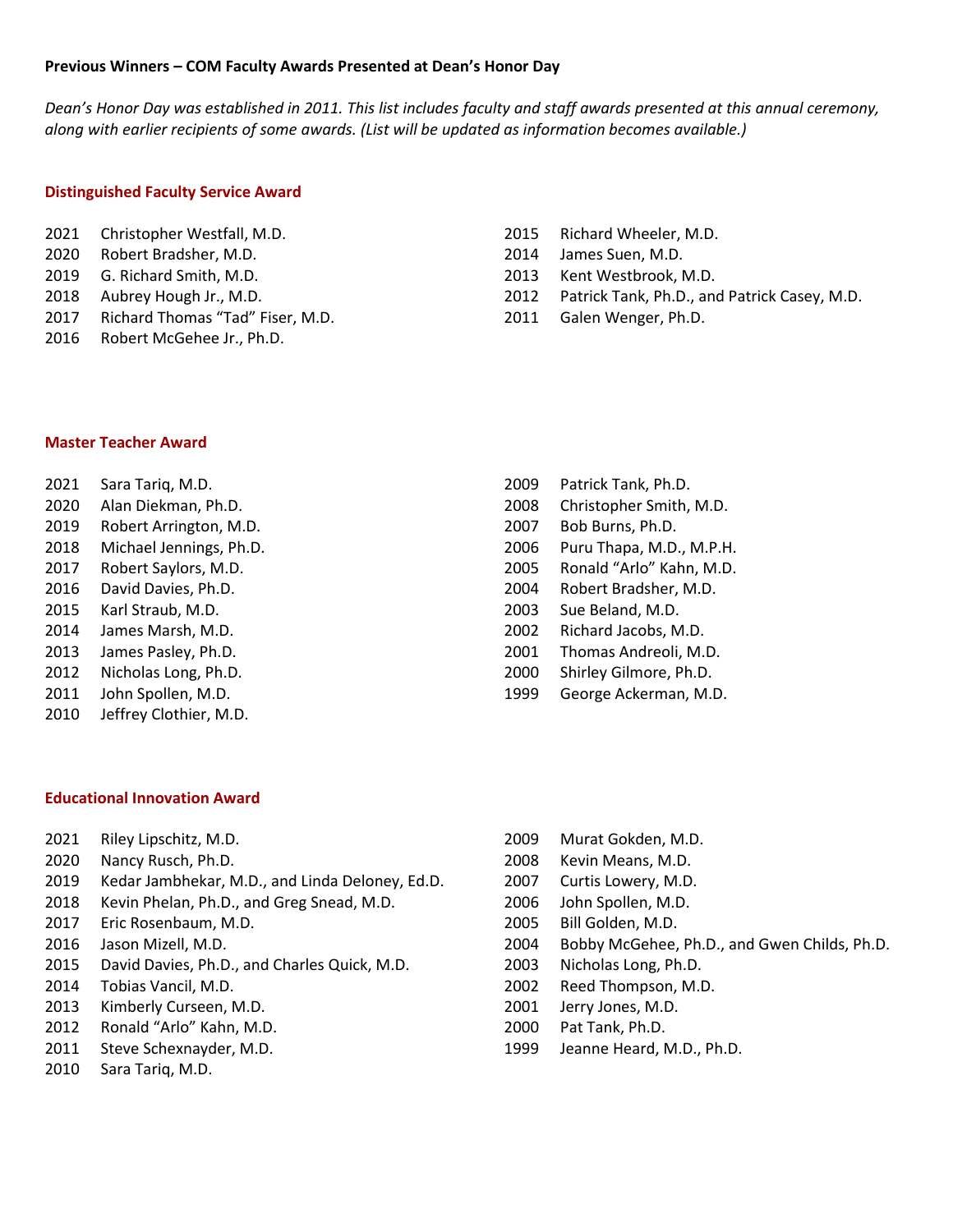## **Educational Research**

- No award No award Carol Thrush, M.D. John Spollen, M.D. Mark Smeltzer, Ph.D. Psychiatry Education Team No award Branson Bolden, M.D., and Erin Ulloa, M.D. No award The Ripple Team No award Bryan Burke, M.D.
- John Spollen, M.D. Nicholas Long, Ph.D. Michael Wiggins, M.D. Debra Simmons, M.D. No award Deborah Erwin, Ph.D. Linda Perrot, M.D., J.D., and Linda Deloney, Ed.D. No award James Clardy, M.D. Lee Lee Doyle, Ph.D. No award

| <b>Residency Educator   Program Coordinator</b> | <b>Residency Educator   Program Director</b> |  |  |
|-------------------------------------------------|----------------------------------------------|--|--|
|-------------------------------------------------|----------------------------------------------|--|--|

| 2021 Alice Alexander, M.D. | 2021 Wyvonne Ora, B.S. |
|----------------------------|------------------------|
| 2020 Erika Petersen, M.D.  | 2020 Emily Stotts      |

## *Prior to 2020, Residency Educator Awards were presented to two Program Directors annually:*

- Jerad Gardner, M.D. and Shashank Kraleti, M.D.
- Dale Blasier, M.D. and Henry Farrar, M.D.
- Abby Nolder, M.D. and Michael Saccente, M.D.
- Jennifer Laudadio, M.D. and Frederick Bentley, M.D.
- Travis Eastin, M.D. and Issam Makhoul, M.D.
- Sarah Beth Harrington, M.D. and Kedar Jambhekar, M.D.
- Frederick Bentley, M.D. and Tonya Thompson, M.D.
- Marwan Yared, M.D. and Paula Podrazik, M.D.
- Sam Greenfield, M.D. and Ashley Ross, M.D.

## **Leonard Tow Humanism in Medicine Award**

*Presented by the Arnold P. Gold Foundation*

- No award
- William Ventres, M.D., M.A.
- Michael Mancino, M.D.
- Jeannette M. Shorey II, M.D.
- Linda McGhee, M.D.
- Pat Casey, M.D.

## Taranjit Sangari, M.D. Sara Tariq, M.D.

- John Shock, M.D.
- Richard Jacobs, M.D.
- Robert Warren, M.D.

- **Excellence in Research Award**
- Tamara Perry, M.D.
- Charles O'Brien, Ph.D.
- Nicola Edge, Ph.D.
- Edgar Garcia-Rill, Ph.D.
- Mark Smeltzer, Ph.D.
- Stavros Manolagas, M.D., Ph.D.